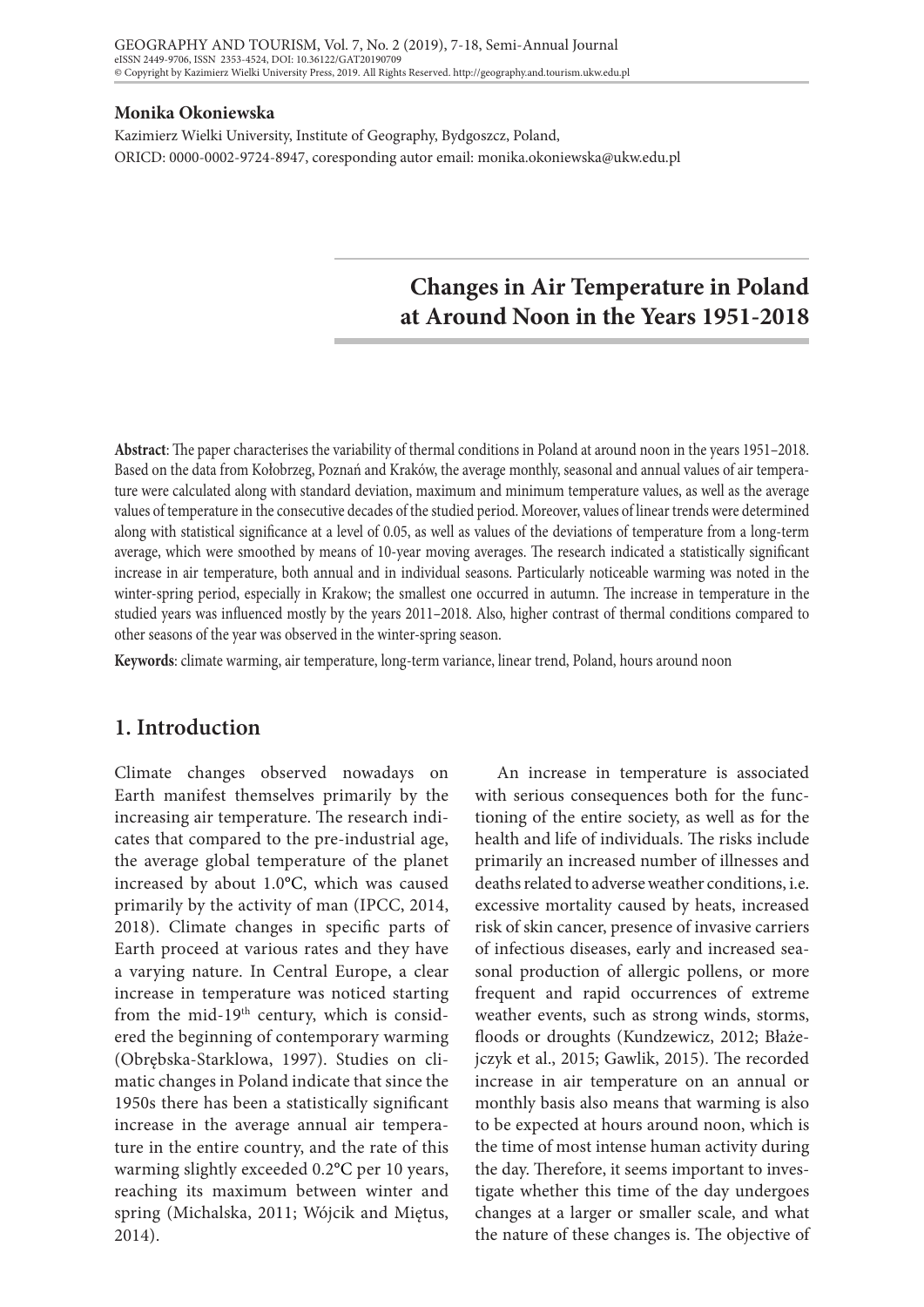research was thus to determine the magnitude and specifics of changes in air temperature during hours around noon, both yearly and in the individual seasons of the year and months.

# **2. Research area and methods**

The research material consisted of data obtained from the Polish Institute of Meteorology and Water Management – National Research Institute (IMGW-PIB), and involved air temperature (°C) from three meteorological stations: in Kołobrzeg, Poznań and Kraków, from 12 p.m. UTC, from each day of the years 1951–2018 (https://dane.imgw.pl/data/dane\_pomiarowo\_ obserwacyjne). These are synoptic stations (Poznań and Kraków – first order, Kołobrzeg – second order), taking measurements continuously using automatic equipment. The sta-

tion grounds ensure the representativeness of measurements and observations, and the measurements are performed in a meteorological garden. Air temperature is measured in a meteorological cage, and the instruments themselves are located 2 m above the ground level. This data was averaged for individual months, seasons and years. The stations were chosen based on the availability of homogeneous series of data in order to demonstrate variability of air temperature in northern, central and southern Poland (Table 1).

| <b>Station</b>     |                          |                   | $Hs$ [m a.s.l.] |
|--------------------|--------------------------|-------------------|-----------------|
| Kołobrzeg          | $54^{\circ}11'$ N        | $15^{\circ}35$ 'E |                 |
| Poznań-Ławica      | $52^{\circ}25'$ N        | $16^{\circ}50'E$  | 86              |
| Krakow-Observatory | $50^{\circ}03^{\prime}N$ | $19^{\circ}49'E$  | 220             |

**Table 1**. Geographic location of stations

Kołobrzeg represents the stretch of the Southern Baltic Coasts. It is located on the Slovincian Coast (the Koszalin Coastland macroregion), at the mouth of the Parsęta river flowing into the Baltic Sea. Here the average annual air temperature is 8.1°C, and the average monthly temperatures – the warmest and the coldest – are 16.9°C (July and August) and -0.4°C (January), respectively (Kozłowska-Szczęsna et al., 2002). The measurement station in Kołobrzeg is located between the town and the health resort, in the vicinity of low but densely distributed single-family buildings.

Poznań is located within the Poznań Lake District, which is a part of the Greater Poland Lakeland featuring not particularly diverse land relief (Kondracki, 2002). The average air temperature in Poznań is 9.0°C. July is the warmest month, with an average temperature of 19.0°C, with January being the coldest, when the monthly average drops to -0.7°C (Grajewski and Pacholczyk, 2012). The meteorological station is placed in the Poznań-Ławica airport, located in the western, peripheral part of the city. The area around the meteorological garden is flat, lacking any natural or artificial obstacles.

Kraków is located at the meeting point of several geographic regions: the Kraków Gate, the Oświęcim Basin, the Sandomierz Basin, the Western Beskidian Foothills, the Kraków-Częstochowa Upland (Kondracki, 2002). Here the average annual air temperature is 8.3°C. July is the warmest month, with an average air temperature of 18.5°C; January is the coldest, when the monthly average is -2.1°C (Kuchcik, 2017). The paper uses data from the Kraków-Observatory meteorological station located approximately 2 km away from the centre of the city, in the area of the left river terrace of the Vistula. The direct surroundings of the station consist of park greenery; slightly further away there are typical city buildings distributed along streets with high intensity of road traffic (Piotrowicz et al., 2011).

The average monthly, seasonal and annual values of air temperature were calculated along with standard deviation based on the data from 12 p.m. UTC; the highest and lowest temperature values were determined. The average values of temperature in the consecutive decades of the studied period were also calculated. Using the linear regression analysis,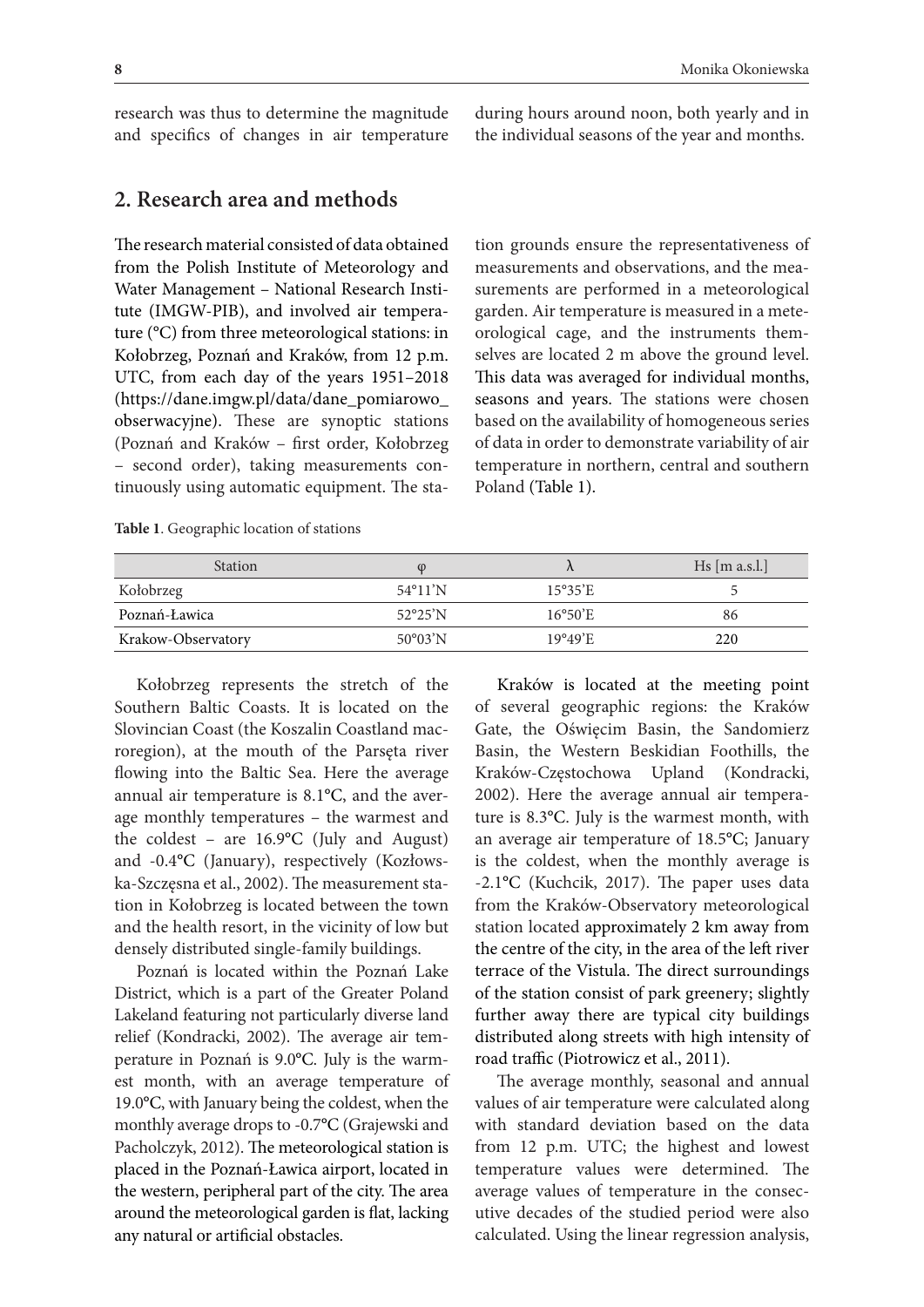the values of linear trends were calculated and their statistical significance at a level of 0.05 was determined based on the parametric t-Student test. The occurring temperature anomalies were analysed using the deviations of temperature values from the long-term average, which were subsequently smoothed by means of 10-year moving averages.

### **3. Results**

The average yearly values of air temperature at 12 p.m. UTC in the years 1951–2018 ranged from 10.1°C in Kołobrzeg to 12.3°C in Kraków, while the calculated values of deviation indicate that at the time Krakow featured more diverse thermal conditions than the coastal area. Average annual temperature values for the individual seasons indicate that the greatest differences between stations at hours around noon occurred in spring, with the smallest ones in autumn and winter, and Krakow was the warmest station throughout the year (Table 2).

Although Kraków was on average a thermally privileged station, it featured the lowest minimum values in the spring-summer period of all the investigated stations, while the lowest minima in autumn and winter at 12 p.m. UTC were recorded in Poznań. On the other hand,

midday maxima in all seasons of the year had their highest values in Kraków, where they exceeded 30.0°C almost the entire year with the exception of winter (Table 2).

August was the month with the highest air temperature at 12 p.m. UTC in Kołobrzeg, with an average value of 19.6°C and a maximum reaching 36.9°C; in Poznań it was July, characterised by an average air temperature of 22.3°C and a maximum of 36.2°C. In Kraków, the same values of average monthly air temperature amounting to 23.0°C were recorded in July and August, while the maxima were 35.4°C in July and 36.9°C in August, respectively. On the other hand, the lowest air temperatures at hours around noon were measured in January, with monthly averages of 0.7°C in Kołobrzeg, -0.1°C in Poznań, 0.1°C in Kraków and min-

**Table 2**. Monthly, seasonal and annual values of air temperature, standard deviation as well as minimum and maximum air temperature [°C] at 12 p.m. UTC in the years 1951–2018 (Author's own calculation based on IMGW data obtained from https://dane.imgw.pl/data/dane\_pomiarowo\_obserwacyjne)

|           |                                            |          | Poznań        |               |                            | Kraków   |                       |               |                                    |          |                   |               |
|-----------|--------------------------------------------|----------|---------------|---------------|----------------------------|----------|-----------------------|---------------|------------------------------------|----------|-------------------|---------------|
|           | $\mathfrak{t}_{\mbox{\tiny\rm\acute{S}r}}$ | $\sigma$ | $t_{\rm min}$ | $\rm t_{max}$ | $\mathsf{t}_{\mathsf{sr}}$ | $\sigma$ | $\mathfrak{t}_{\min}$ | $\rm t_{max}$ | $\mathsf{t}_{\mathsf{\acute{e}r}}$ | $\sigma$ | $\rm t_{\rm min}$ | $\rm t_{max}$ |
| January   | 0.7                                        | 4.3      | $-17.1$       | 12.7          | $-0.1$                     | 5.1      | $-22.2$               | 13.4          | 0.1                                | 5.7      | $-18.6$           | 17.1          |
| February  | 1.5                                        | 4.1      | $-16.1$       | 16.8          | 1.2                        | 5.0      | $-19.4$               | 16.2          | 1.8                                | 5.7      | $-21.8$           | 20.3          |
| March     | 4.6                                        | 4.1      | $-8.4$        | 22.4          | 5.8                        | 5.1      | $-12.2$               | 22.6          | 6.6                                | 5.9      | $-11.1$           | 23.8          |
| April     | 8.6                                        | 4.7      | $-1.0$        | 28.4          | 11.9                       | 5.4      | $-1.6$                | 29.7          | 13.0                               | 5.9      | $-0.8$            | 30.7          |
| May       | 13.0                                       | 4.6      | 1.8           | 30.7          | 17.3                       | 5.2      | $0.4\,$               | 30.6          | 18.2                               | 5.5      | 1.6               | 33.1          |
| June      | 16.7                                       | 3.8      | 7.3           | 33.1          | 20.5                       | 4.7      | 8.9                   | 35.2          | 21.2                               | 4.9      | 7.3               | 33.9          |
| July      | 19.3                                       | 3.4      | 10.2          | 34.7          | 22.3                       | 4.7      | 9.5                   | 36.2          | 23.0                               | 4.8      | 10.4              | 35.4          |
| August    | 19.6                                       | 3.4      | 11.3          | 36.9          | 22.1                       | 4.4      | 11.0                  | 36.2          | 23.0                               | 4.8      | 9.8               | 36.9          |
| September | 16.5                                       | 3.4      | 6.5           | 31.4          | 17.7                       | 4.4      | 7.4                   | 33.9          | 18.5                               | 4.9      | 6.2               | 34.7          |
| October   | 11.8                                       | 3.6      | 0.6           | 25.7          | 12.1                       | 4.4      | $-2.2$                | 27.6          | 13.2                               | 5.2      | $-1.1$            | 27.4          |
| November  | 6.0                                        | 3.6      | $-8.0$        | 19.3          | 5.6                        | 4.3      | $-10.1$               | 19.3          | 6.5                                | 5.1      | $-8.4$            | 23.1          |
| December  | 2.2                                        | 4.1      | $-18.1$       | 13.2          | 1.4                        | 4.6      | $-19.1$               | 14.6          | 1.7                                | 5.0      | $-18.7$           | 18.6          |
| spring    | 11.5                                       | 5.6      | $-2.4$        | 32.9          | 15.1                       | 6.6      | $-5.7$                | 35.0          | 16.0                               | 6.8      | $-7.2$            | 33.9          |
| summer    | 18.7                                       | 3.5      | 7.9           | 36.9          | 21.1                       | 4.8      | 9.1                   | 36.2          | 22.0                               | 5.1      | 7.2               | 36.9          |
| autumn    | 8.0                                        | 5.5      | $-11.7$       | 25.7          | 7.8                        | 6.4      | $-15.7$               | 27.6          | 8.7                                | 7.1      | $-14.8$           | 30.2          |
| winter    | 1.8                                        | 4.4      | $-18.1$       | 19.2          | 1.5                        | 5.3      | $-22.2$               | 20.1          | 1.9                                | 6.0      | $-21.8$           | 22.8          |
| year      | 10.1                                       | 7.8      | $-18.1$       | 36.9          | 11.5                       | 9.4      | $-22.2$               | 36.2          | 12.3                               | 9.8      | $-21.8$           | 36.9          |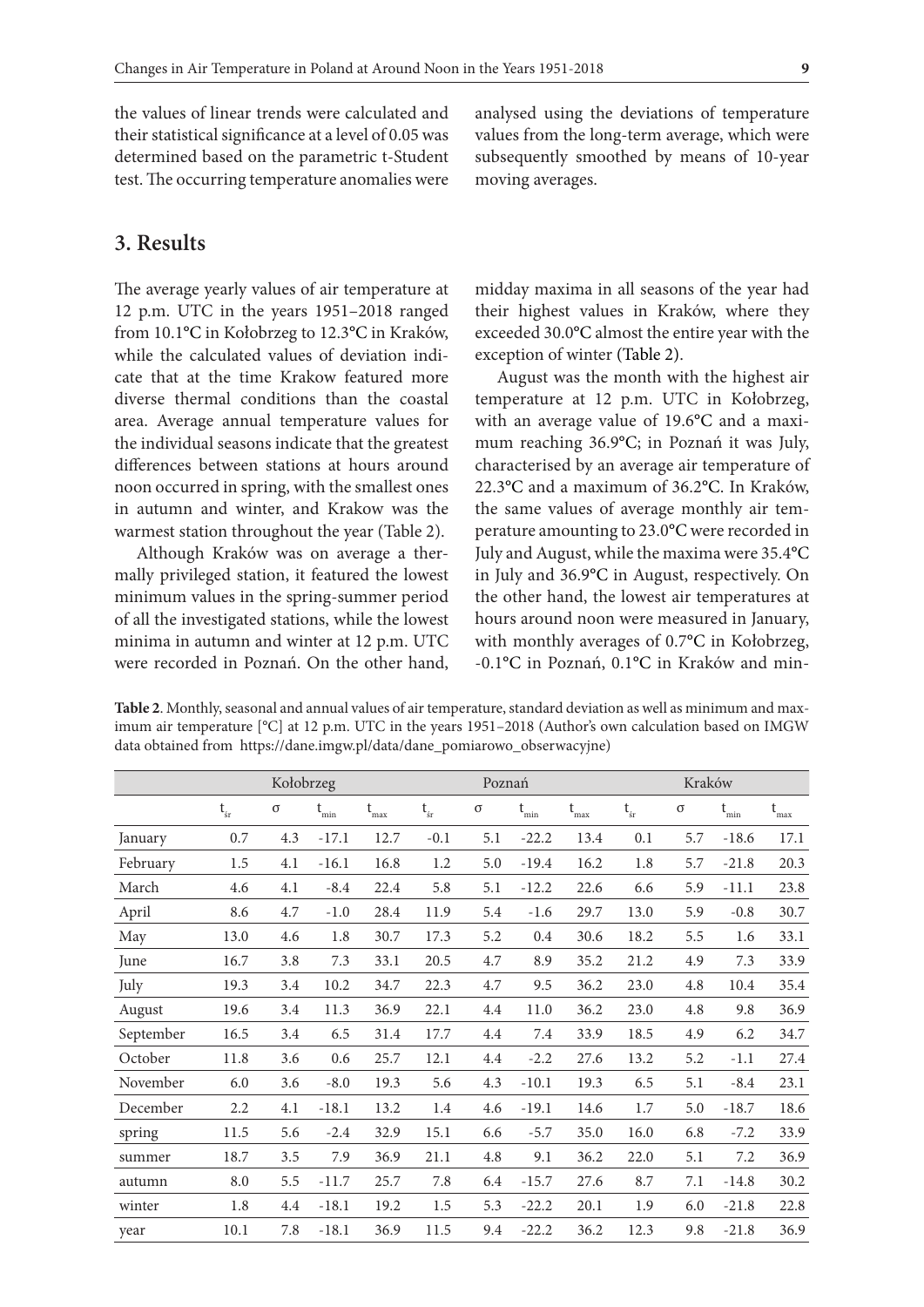imum values of -17.1°C, -22.2°C and -18.6°C, respectively. The values of standard deviation for the individual months also proved that thermal diversity at noon was higher during the winter-spring period compared to summer (Table 2).

An analysis of air temperature at hours around noon in the consecutive decades indicates a noticeable warming at the beginning of the 21<sup>st</sup> century (Table 3). In all stations, the years 2011–2018 were the warmest of the whole analysed period, both considering annual values and individual seasons; the greatest increase in average annual air temperature between the 1950s and the years 2011–2018 took place in Kraków, with the smallest one in Poznań. The study indicates that on average almost each subsequent decade of the 1951–2018 period was warmer than the one before. The difference between the second to last decade and the years 2011– 2018 was between 0.6 and 0.8°C, which is significantly greater than differences between the preceding decades. An exception occurred in the 1960s, when the average annual values of air temperature in all stations were lower than in the preceding decade. As far as seasons of the year are concerned, the trend of air temperature increase was not that unambiguous. The study reveals that not only the 1960s, but

**Table 3**. The average monthly, seasonal and annual values of air temperature [°C] at 12 p.m. UTC in the consecutive decades (Author's own calculation based on IMGW data obtained from https://dane.imgw.pl/data/dane\_pomiarowo\_obserwacyjne)

|               | January | February | March | April | $\rm May$ | June     | July | August                                 | September | October | November | December | spring | summer        | autumn | winter | year |
|---------------|---------|----------|-------|-------|-----------|----------|------|----------------------------------------|-----------|---------|----------|----------|--------|---------------|--------|--------|------|
| Kołobrzeg     |         |          |       |       |           |          |      |                                        |           |         |          |          |        |               |        |        |      |
| 1951-1960     | 0.4     | $-0.2$   | 3.4   | 7.5   |           |          |      | 11.6 15.9 18.5 19.0 16.2 11.6 5.6      |           |         |          | 2.6      |        | 10.4 18.1 7.8 |        | 0.9    | 9.4  |
| 1961-1970     | $-0.7$  | 0.3      | 3.4   | 8.0   |           |          |      | 11.8 16.5 18.4 18.3 16.9 12.2          |           |         | 5.8      | 0.3      |        | 10.7 18.1 7.8 |        | 0.2    | 9.3  |
| 1971-1980     | 0.2     | 1.7      | 4.5   | 7.3   | 12.5      | 16.5     |      | 18.4 19.4 15.8 10.8                    |           |         | 5.8      | 2.6      | 10.8   | 18.3 7.5      |        | 1.7    | 9.7  |
| 1981-1990     | 0.7     | 1.5      | 5.2   | 8.4   | 13.9      |          |      | 16.6 19.2 19.6 15.9 12.4 5.8           |           |         |          | 2.2      |        | 11.8 18.5 8.0 |        | 1.9    | 10.2 |
| 1991-2000     | 1.9     | 2.6      | 5.4   | 9.8   |           |          |      | 13.1 17.0 19.4 20.1 16.2 11.5 5.2      |           |         |          | 2.1      |        | 12.0 18.8 7.7 |        | 2.7    | 10.4 |
| 2001-2010     | 1.1     | 2.3      | 5.1   | 9.7   | 13.9      |          |      | 17.2 20.7 20.4 17.1 11.8 6.7           |           |         |          | 2.1      | 12.3   | 19.7          | 8.3    | 2.2    | 10.7 |
| $2011 - 2018$ | 1.5     | 2.3      | 5.5   | 9.9   |           |          |      | 14.8 17.8 20.2 21.0 17.7 12.5 7.3      |           |         |          | 4.2      |        | 12.8 19.9 9.0 |        | 2.9    | 11.3 |
|               |         |          |       |       |           |          |      | Poznań                                 |           |         |          |          |        |               |        |        |      |
| 1951-1960     | $-0.4$  | $-0.4$   | 4.6   |       |           |          |      | 10.8 16.6 20.7 22.0 21.6 17.7 12.2 5.3 |           |         |          | 1.9      |        | 14.6 20.9 7.8 |        | 0.6    | 11.1 |
| 1961-1970     | $-1.9$  | 0.1      | 4.2   |       |           |          |      | 11.7 16.0 21.3 21.7 21.0 18.3 12.5 5.6 |           |         |          | $-0.8$   |        | 14.6 20.8 7.6 |        | $-0.2$ | 10.8 |
| 1971-1980     | $-0.5$  | 1.5      | 5.9   |       |           |          |      | 10.2 16.6 20.0 20.9 21.4 16.6 10.7 5.2 |           |         |          | 1.8      |        | 14.2 20.3 7.1 |        | 1.5    | 10.9 |
| 1981-1990     | 0.0     | 1.0      | 6.1   | 11.3  | 17.8      |          |      | 19.1 21.7 21.5 16.9 12.6 5.2           |           |         |          | 1.5      | 14.9   | 20.5 7.7      |        | 1.6    | 11.3 |
| 1991-2000     | 1.3     | 2.5      | 6.3   | 12.7  |           |          |      | 17.4 20.1 22.4 22.5 17.2 11.8 4.8      |           |         |          | 1.4      |        | 15.3 21.0 7.6 |        | 2.5    | 11.7 |
| 2001-2010     | 0.1     | 2.2      | 6.3   | 13.3  |           |          |      | 18.2 21.1 23.9 23.0 18.3               |           | 12.0    | 6.4      | 1.0      |        | 16.0 22.3     | 8.1    | 1.9    | 12.2 |
| 2011-2018     | 0.9     | 1.9      | 7.1   |       |           |          |      | 13.6 18.9 21.2 23.4 23.7 19.1 12.9 6.9 |           |         |          | 3.7      |        | 16.6 22.4 9.0 |        | 2.8    | 12.8 |
|               |         |          |       |       |           |          |      | Kraków                                 |           |         |          |          |        |               |        |        |      |
| 1951-1960     | $-0.2$  | 0.1      | 4.9   |       |           |          |      | 11.4 16.7 20.7 22.7 22.3 17.9 12.7     |           |         | 5.7      | 2.6      |        | 14.9 21.5 8.3 |        | 0.8    | 11.5 |
| 1961-1970     | $-2.4$  | 0.4      | 4.6   | 12.9  |           |          |      | 17.0 21.2 22.0 21.6 18.9 13.6 6.7      |           |         |          | $-0.7$   |        | 15.3 21.5 8.4 |        | $-0.2$ | 11.4 |
| 1971-1980     | $-0.1$  | 2.4      | 7.4   | 11.5  |           |          |      | 17.5 20.3 21.6 22.0 17.6 12.1          |           |         | 6.1      | 2.2      |        | 15.2 20.9     | 8.1    | 2.3    | 11.8 |
| 1981-1990     | 0.4     | 1.6      | 7.2   | 12.9  | 19.0      | 20.4 228 |      | 22.9                                   | 18.5      | 14.2    | 6.0      | 2.2      |        | 16.3 21.7     | 8.9    | 2.1    | 12.4 |
| 1991-2000     | 1.3     | 3.1      | 6.9   | 13.2  |           |          |      | 18.6 21.7 23.3 23.5 18.1 12.9 5.8      |           |         |          | 1.1      |        | 16.3 22.0 8.4 |        | 2.7    | 12.5 |
| $2001 - 2010$ | 0.5     | 2.5      | 7.3   | 14.2  |           |          |      | 19.2 21.8 24.5 23.9 18.7 13.3          |           |         | 7.4      | 1.3      |        | 16.9 22.9 8.9 |        | 2.4    | 12.9 |
| 2011-2018     | 1.4     | 2.6      | 8.2   |       |           |          |      | 15.1 19.5 22.6 24.4 24.9 19.7 13.7 7.8 |           |         |          | 4.0      | 17.7   | 23.4 9.8      |        | 3.4    | 13.7 |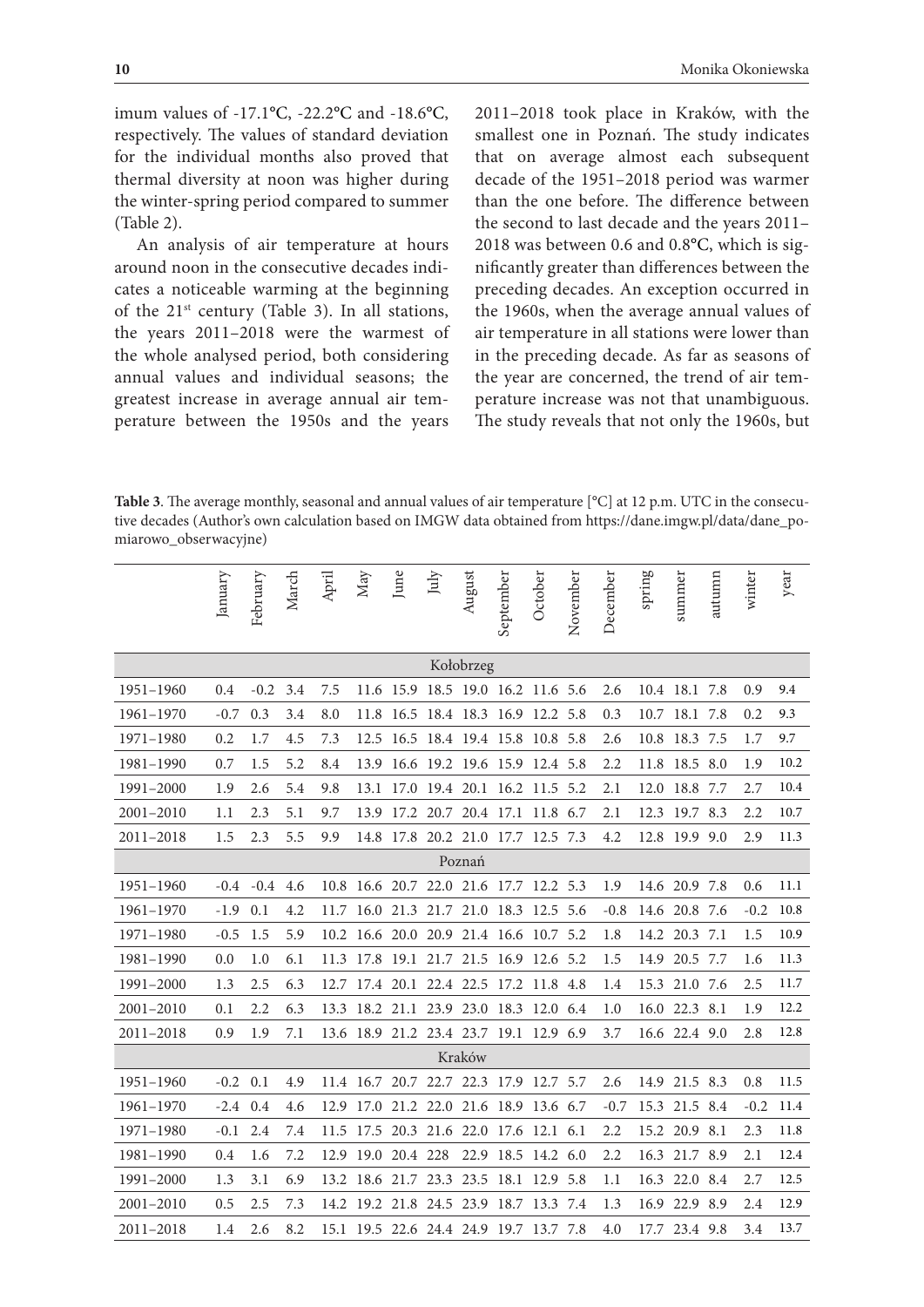also the 1970s – especially in the summer and autumn period – were characterised by a drop in the value of air temperature compared to the decade of 1951–1960 (Table 3).

Considering the individual seasons, it can be concluded that winter is a season which is particularly susceptible to warming, when differences between average air temperatures at noon in the second decade and the years 2011–2018 ranged from 2.7°C in Kołobrzeg up to even 3.7°C in Kraków. These changes further extended to spring and summer, while the lowest increase in air temperature occurred in the autumn, when differences in air temperature between corresponding periods did not exceed 2°C (Table 3).

In Poznań and Kraków, December was the month in which there was a highest increase in air temperature at noon within the studied period (by 4.5 and 4.7°C); in Kołobrzeg it was

February (with a value of 2.8°C). The smallest differences were in turn recorded in Kołobrzeg and Kraków in October (changes of 0.9 and 1.7°C, respectively); in Poznań it was in June, when the temperature increased only by 1.2°C. It should also be pointed out that when analysing the individual months, apart from the fact that the first or second decade of the analysed period was not always the coldest one, the final years were not always the warmest either. This is most noticeable in the case of January and February, when the highest monthly air temperature at noon was recorded in the 1990s (Table 3).

The increase in air temperature recorded based on monthly, seasonal and yearly values of noon temperature in the consecutive decades is confirmed by a trend analysis (Fig. 1, Table 4). In each of the three analysed cities, the trend lines of temperature at







**Figure 1**. Long-term progress of average yearly air temperature [°C] at 12 p.m. UTC in the years 1951–2018 with a trend line (Author's own study based on IMGW data obtained from https://dane.imgw.pl/data/dane\_pomiarowo\_obserwacyjne)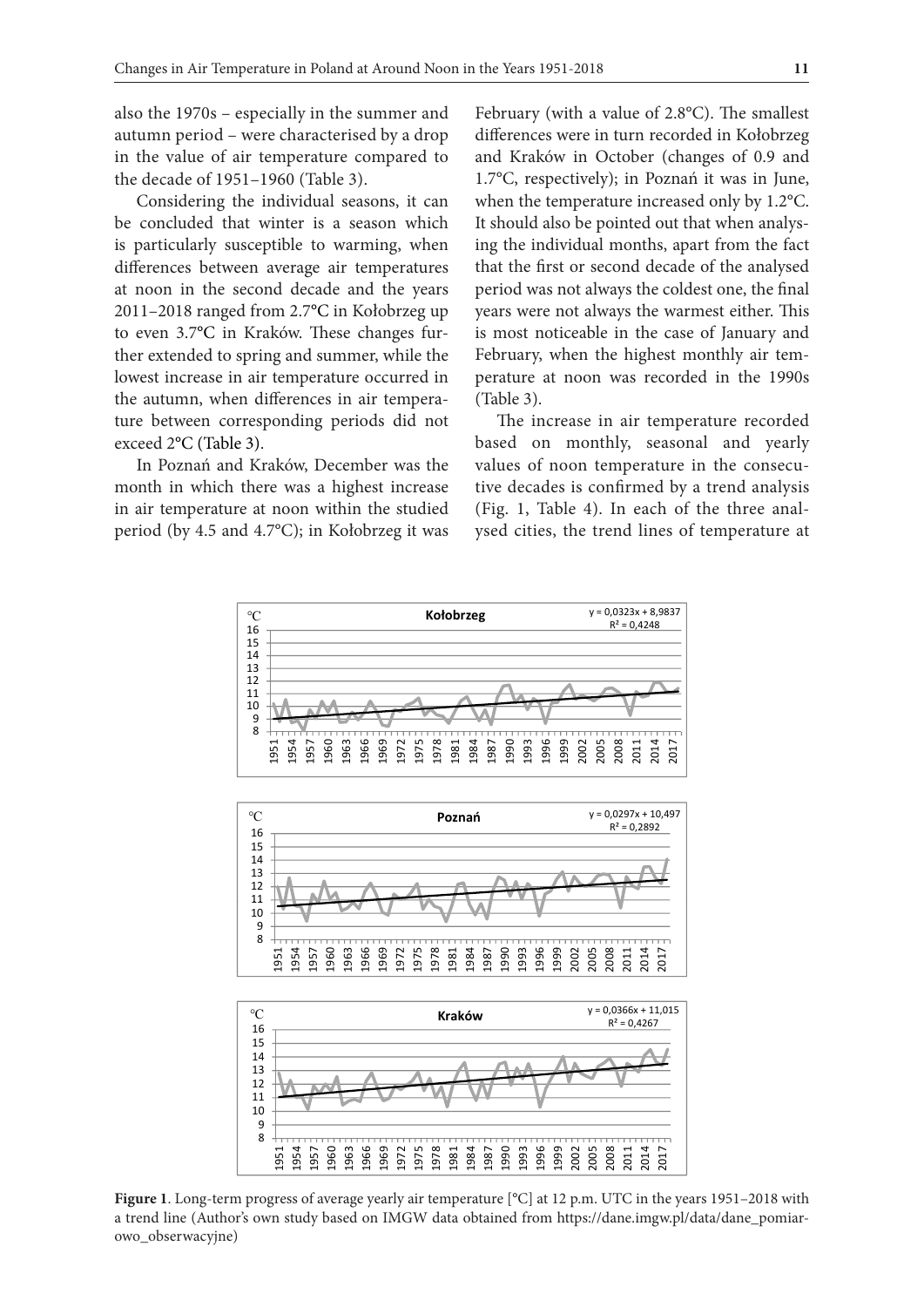12 p.m. UTC are ascending (Fig. 1), and the calculated trend values, including annual, seasonal, as well as in the individual months, are positive (Table 4). The highest average annual trend value in the years 1951–2018 was recorded in Kraków and amounted to 2.45°C, which means an increase in temperature of 0.36°C over the period of 10 years. The lowest value of the trend amounting to 1.99°C and a corresponding increase with a value of 0.29°C per 10 years took place in Poznań. In Kołobrzeg, the greatest warming occurred in spring (a trend value of 2.82°C); in Poznań and Kraków it was winter (trends of 2.87 and 3.27°C, respectively). It should be noted that all trend values, both annual and calculated for individual seasons of the year, were statistically significant at a level of 0.05. The observed considerable increase in temperature in the summer period is also significant, ranging between 1.75 (Poznań) and 2.12°C (Kraków), since previous research did not indicate such a considerable warming at this time of the year (Table 4).

The values of trends for the individual months indicate the greatest temperature increase in Kołobrzeg in May; in Poznań it is April and March in Kraków. In Kraków, March featured the highest temperature increase of the whole period, with a value of 3.54°C, which corresponds to an increase by 0.52°C over ten years. The smallest change in the studied period occurred in October, when the trend value for all three stations did not exceed 1.0°C. It should also be pointed out that the months of late winter, spring and summer were mostly characterised by a statistically significant increase in temperature, while in autumn and early winter the resulting trend values were insignificant at a level of 0.05 (Table 4).

**Table 4**. Monthly, seasonal and annual values of long-term trends (1951–2018) and values of trends per 10 years of air temperature [°C] at 12 p.m. UTC (bold text indicates statistically significant trends at a significance level of 0.05) (Author's own calculation based on IMGW data obtained from https://dane.imgw.pl/data/dane\_pomiarowo\_obserwacyjne)

|           |                                        | Kołobrzeg |              | Poznań    | Kraków       |      |  |  |
|-----------|----------------------------------------|-----------|--------------|-----------|--------------|------|--|--|
|           | 1951-2018<br>per 10 years<br>1951-2018 |           | per 10 years | 1951-2018 | per 10 years |      |  |  |
| January   | 1.97                                   | 0.29      | 2.18         | 0.32      | 2.77         | 0.41 |  |  |
| February  | 3.13                                   | 0.46      | 3.14         | 0.46      | 3.31         | 0.49 |  |  |
| March     | 2.63                                   | 0.39      | 2.91         | 0.43      | 3.54         | 0.52 |  |  |
| April     | 3.17                                   | 0.47      | 3.29         | 0.48      | 3.48         | 0.51 |  |  |
| May       | 3.34                                   | 0.49      | 2.87         | 0.42      | 3.33         | 0.49 |  |  |
| June      | 1.82                                   | 0.27      | 0.28         | 0.04      | 1.90         | 0.28 |  |  |
| July      | 2.53                                   | 0.37      | 2.23         | 0.33      | 2.67         | 0.39 |  |  |
| August    | 2.55                                   | 0.37      | 2.43         | 0.36      | 2.99         | 0.44 |  |  |
| September | 1.12                                   | 0.16      | 0.86         | 0.13      | 1.02         | 0.15 |  |  |
| October   | 0.60                                   | 0.09      | 0.48         | 0.07      | 0.92         | 0.14 |  |  |
| November  | 1.47                                   | 0.22      | 1.39         | 0.20      | 1.77         | 0.26 |  |  |
| December  | 1.70                                   | 0.25      | 1.84         | 0.27      | 1.60         | 0.24 |  |  |
| spring    | 2.82                                   | 0.41      | 2.28         | 0.34      | 3.03         | 0.45 |  |  |
| summer    | 2.07                                   | 0.30      | 1.75         | 0.26      | 2.12         | 0.31 |  |  |
| autumn    | 1.11                                   | 0.16      | 1.06         | 0.16      | 1.37         | 0.20 |  |  |
| winter    | 2.65                                   | 0.39      | 2.87         | 0.42      | 3.27         | 0.48 |  |  |
| year      | 2.16                                   | 0.32      | 1.99         | 0.29      | 2.45         | 0.36 |  |  |

The analysis of deviation plots for yearly and seasonal values of air temperature compared to the long-term average also indicated a temperature increase trend at hours around noon in the last several decades (Fig. 2 – Fig. 6).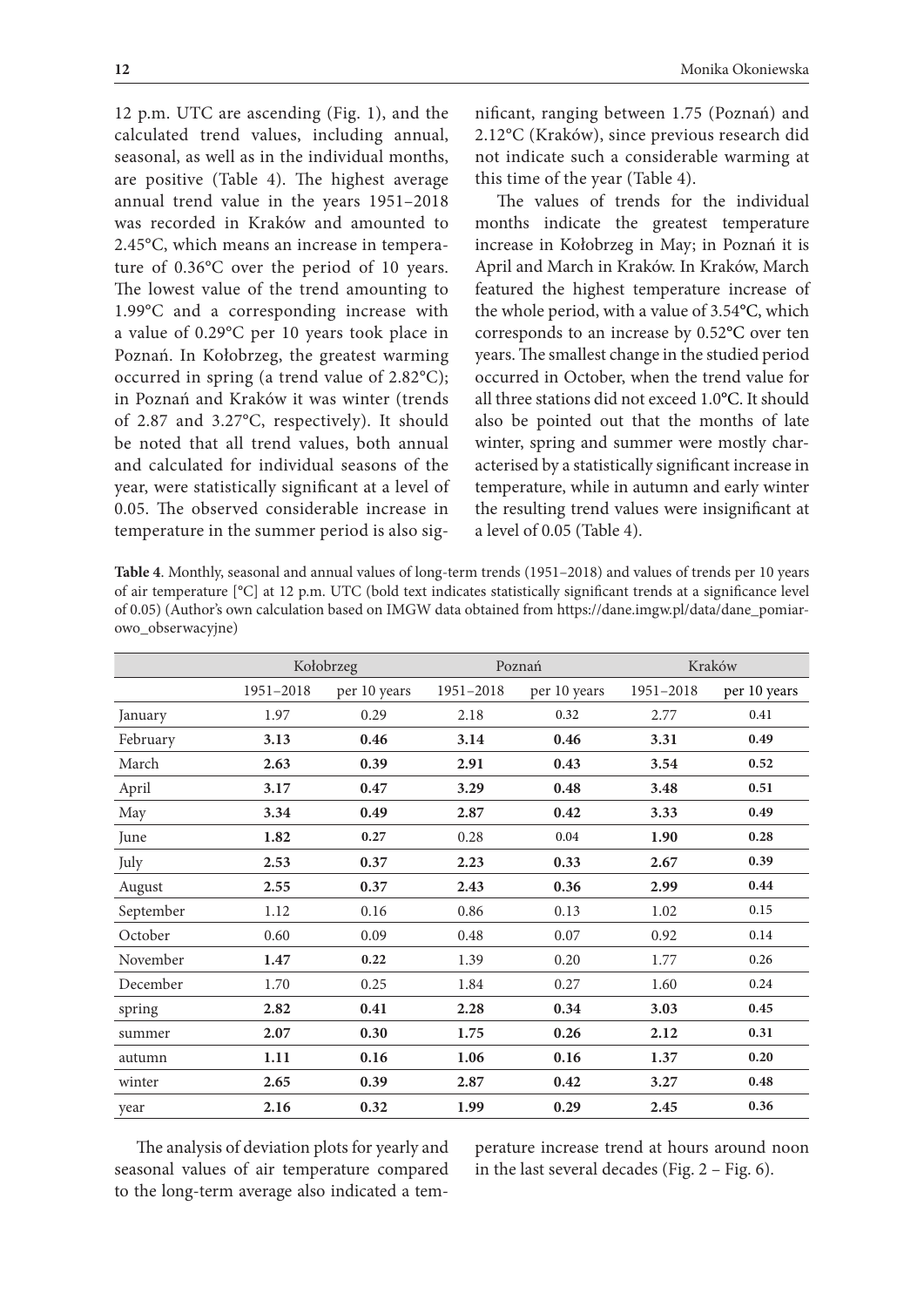

**Figure 2**. Long-term progress of the deviations of air temperature [°C] from a long-term average during the spring period, along with the progress of a 10 year moving average (Author's own study based on IMGW data obtained from https://dane.imgw.pl/ data/dane\_pomiarowo\_obserwacyjne)

Deviations of annual temperature from the 1990s up until the year 2018 were positive (with a minor exception in 2010), reaching almost 2.0°C, having slightly exceeded this value in Poznań in 2018 and in Kraków in 2015 and 2018. The period between the 1950s and the end of the 1980s was in turn usually characterised by negative temperature anomalies, with values also reaching 2.0°C (Fig. 6).

Among all seasons, the greatest temperature deviations at noon were recorded in winter, when their negative values in individual years reached even 6.0°C, and positive deviations exceeded 4.0°C, while this season, similar to autumn, was characterised by variability of air temperature anomalies which was slightly higher compared to the other seasons of the



**Figure 3**. Long-term progress of the deviations of air temperature [°C] from a long-term average during the summer period, along with the progress of a 10-year moving average (Author's own study based on IMGW data obtained from https://dane.imgw.pl/data/dane\_ pomiarowo\_obserwacyjne)

year. This is because since the 1990s there have been four years with negative deviations (in two cases exceeding 2.0°C), and until the 1990s there were several winters with a positive air temperature anomaly (Fig. 4, Fig. 5). Positive deviations of temperature in the last several decades were much more pronounced in the spring-summer period. Although they were slightly lower than in winter, since they exceeded 2.0°C only slightly (except for the spring season in Poznań and Kraków in 2018), they were not characterised by as high a variability as the autumn-winter deviations, and the individual occurrences of negative deviations during that time had low values, not exceeding 0.5°C (Fig. 2, Fig. 3).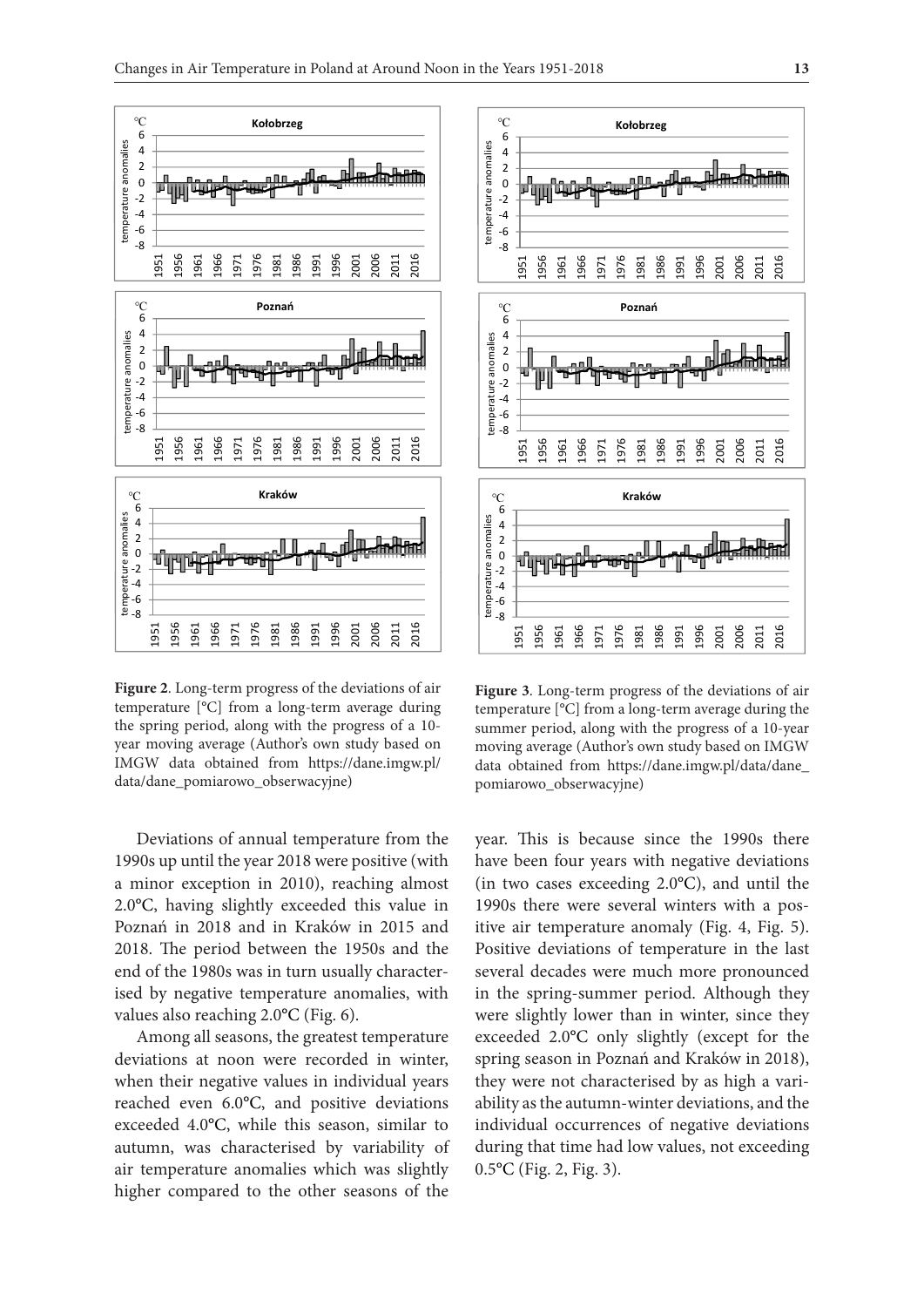

Figure 4. Long-term progress of the deviations of air temperature [°C] from a long-term average during the 0 autumn period, along with the progress of a 10-year moving average (Author's own study based on IMGW data obtained from https://dane.imgw.pl/data/dane\_ ‐8 pomiarowo\_obserwacyjne)  $\begin{bmatrix} 0 \\ 0 \\ 0 \\ 0 \\ s \end{bmatrix}$  $\overline{\phantom{a}}$  $\frac{e}{e}$ <br>of m



Figure 5. Long-term progress of the deviations of air temperature  $[°C]$  from a long-term average during the winter period, along with the progress of a 10-year moving average (Author's own study based on IMGW data obtained from https://dane.imgw.pl/data/dane\_ ‐6 pomiarowo\_obserwacyjne) erature and<br>international<br>internationalist pomiarowo\_obserwacyjne) tem<br>o<br>ut



**Figure 6**. Long-term progress of the deviations of annual air temperature [°C] from a long-term average, along ℃ **Kraków** with the progress of a 10-year moving average (Author's own study based on IMGW data obtained from https:// 6 dane.imgw.pl/data/dane\_pomiarowo\_obserwacyjne) 2 emperature and discriming the set of the set of the set of the set of the set of the set of the set of the set o<br>Extends the set of the set of the set of the set of the set of the set of the set of the set of the set of th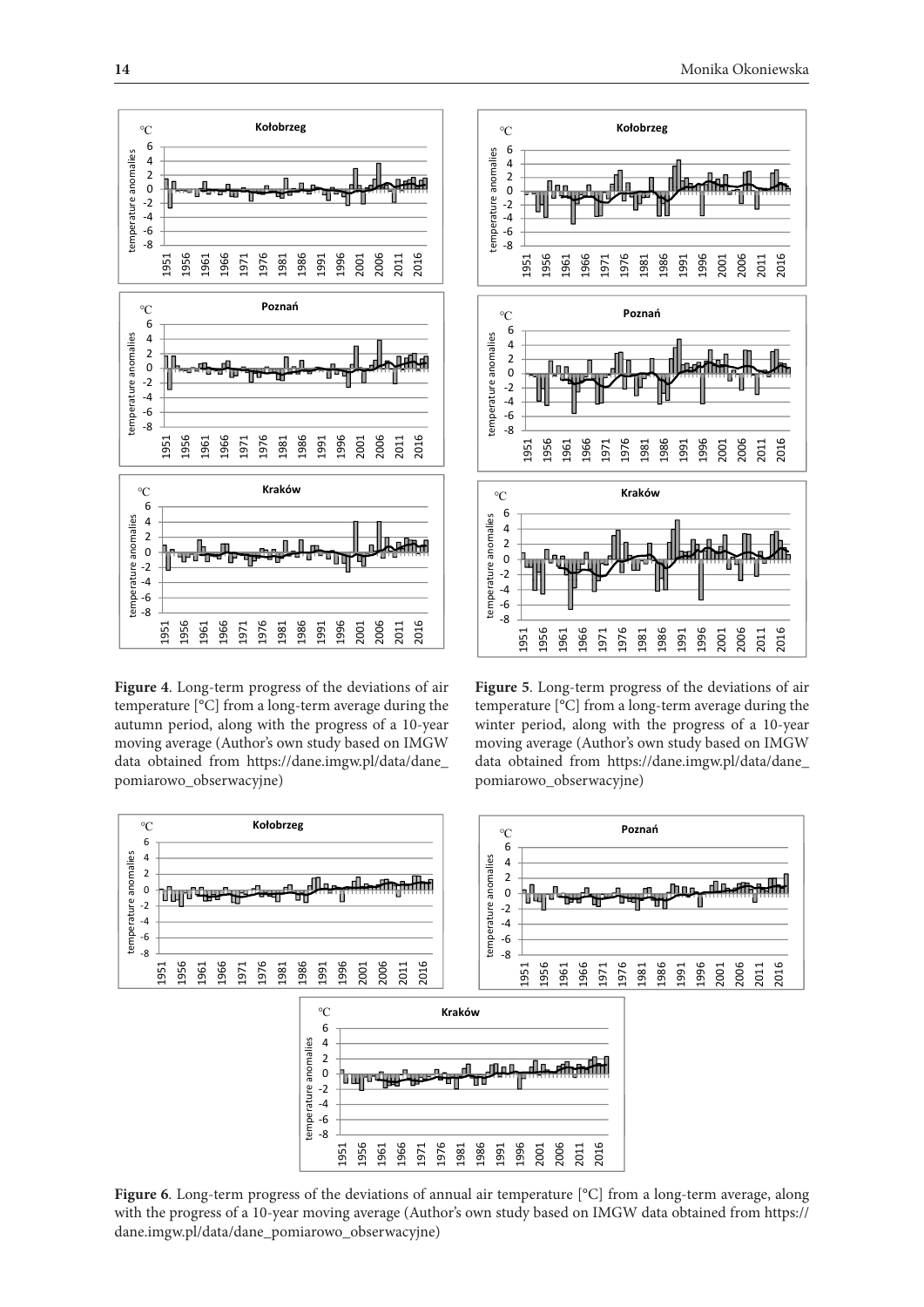#### **4. Discussion and conclusions**

Depending on the station, average annual air temperature in the years 1951–2018 at 12 p.m. UTC ranged between about 10.0 and 12.0°C, with Kraków being the warmest city during that time and Kołobrzeg being the coldest. The recorded values ranged from a January minimum in Poznań amounting to -22.2°C to a maximum in Kołobrzeg and Kraków, with a value of 36.9°C. Moreover, it was noted that of all the analysed stations, Kraków was distinguished by the highest temperature variation at noon. Based on the calculated values of standard deviation, higher contrast of thermal conditions was observed in the winter-spring season, while the summer period was characterised by their higher stability. The resulting annual, seasonal and monthly values of air temperature deviation at 12 p.m. UTC indicate that compared to average thermal variation in Poland (determined based on the data from 213 synoptic stations and climate stations from the whole Poland and neighbouring countries near the border for the 1951–2003 period) (Ustrnul and Czekierda, 2005), hours around noon seem to be less stable.

The performed analyses unambiguously indicated an increase in air temperature at noon during the period of 1951–2018. The resulting trends of average annual air temperature ranged from 1.99 to 2.45°C, indicating the greatest warming in Kraków. When comparing trend values for 12 p.m. UTC, calculated for 10 years, to ten-year values of average yearly and seasonal trends produced by other authors (Michalska, 2011; Marosz et al., 2011; Wójcik and Miętus, 2014), it can be concluded that during hours around noon it gets warmer slightly faster compared to the average temperature increase for the given season or year. Among all seasons of the year, the highest increase in air temperature was recorded in winter, when trend values ranged from 2.65 to 3.27°C. A slightly lower one occurred in spring (except Kołobrzeg, in which it was the spring period that featured the highest trend value). Warming of the winter-spring season is confirmed by the calculated trend values for individual months, which featured the highest increase in temperature from February to May. It was also concluded that the trends of average

annual air temperature, average for the individual seasons and in particular for the February-May period, are statistically significant at a level of 0.05 across all three stations. The particularly considerable increase in air temperature in spring is also confirmed by other authors (e.g. Bielec-Bąkowska and Piotrowicz, 2013; Fortuniak et. al., 2001; Kożuchowski and Żmudzka, 2001; Żmudzka, 2009; Michalska, 2011; Wójcik and Miętus, 2014), while for winter, as stated by Wójcik and Miętus (2014), the pace and direction of changes in air temperature are heavily dependent on the analysed period. Air temperature at 12 p.m. UTC also exhibited an increase in summer (statistically significant in July and August), albeit slightly lower than in winter and spring, which may indicate an intensified rate of warming and a change in the thermal trend of the warm half of the year, since previous studies rather indicated the lack of changes or even cooling of this season of the year (Trepińska and Kowanetz, 1997; Trepińska, 2001; Okoniewska, 2013). The smallest changes in air temperature, although still positive, were recorded in autumn, which confirms the results of previous analyses, pointing out this season of the year as the least prone to changes (Fortuniak et al., 2001; Kożuchowski and Żmudzka, 2001, Marosz et al., 2011; Wójcik and Miętus, 2014).

The calculated deviations of air temperature from its long-term value also confirmed an increase in temperature at noon during the last several decades. In most cases, both the annual and seasonal values of deviations since the 1990s until 2018 were positive, while during the initial 40 years of the studied period, negative deviations prevailed. A similar trend was obtained by Wójcik and Miętus (2014) while studying the course of anomalies of average annual air temperature in Poland and in the individual physical-geographical regions in the years 1951–2010. The studies also proved that the highest diversity of temperature at hours around noon in the years 1951–2018 occurred in winter. The winter period was already indicated as featuring the widest range of temperature changes in 2011 by the authors who summarised the results of project CLIMATE, who among other things analysed the anomalies of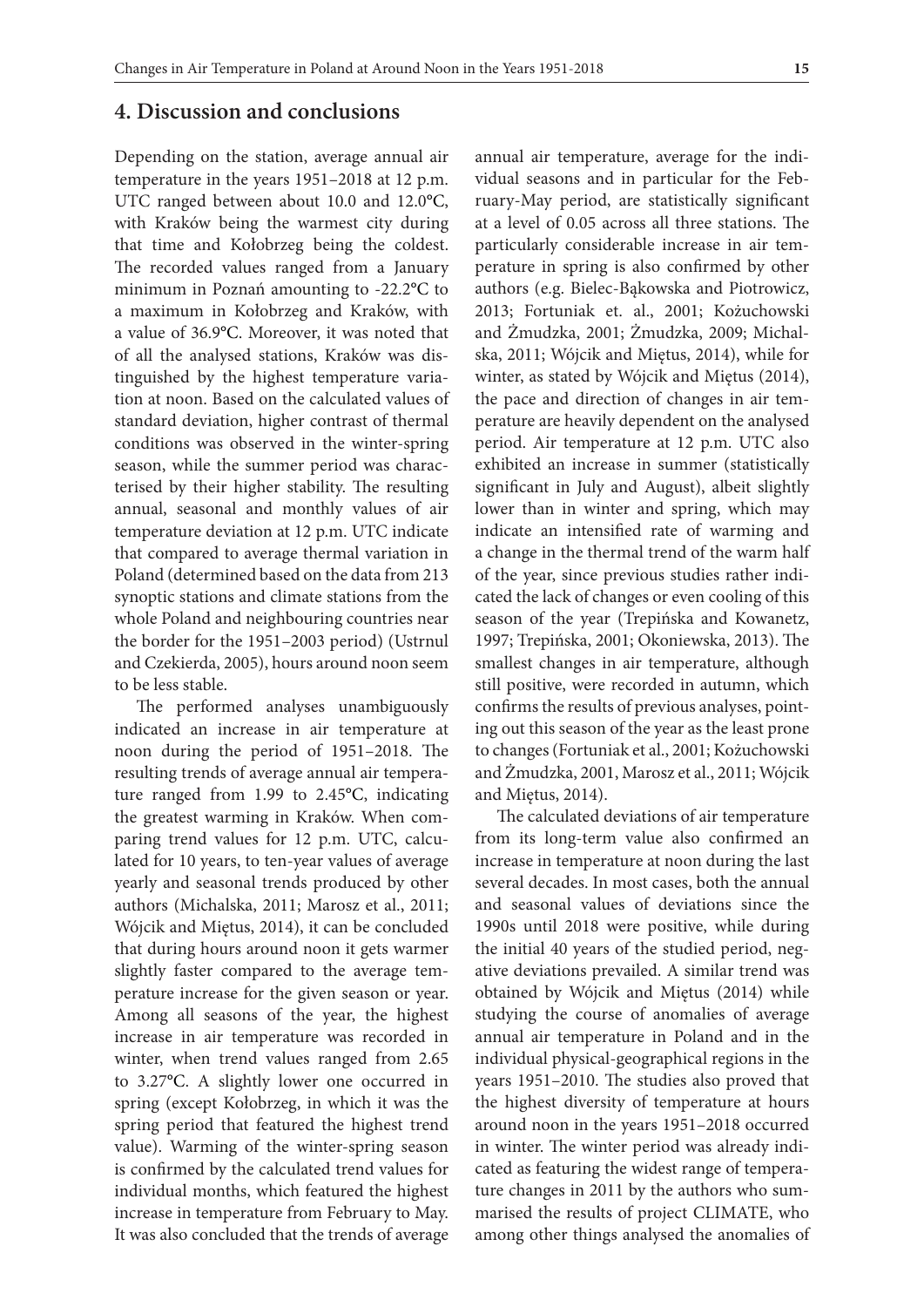average areal air temperature in the individual seasons of the year relative to the 1971–1990 period (Marosz et al., 2011).

The resulting increase in air temperature at hours around noon in the years 1951–2018 was influenced mostly by an increase in its values in the years 2011–2018, which were the warmest of the whole investigated period. It was also concluded, in particular based on average annual values of air temperature, that each subsequent decade (except for the 1960s) was warmer than the one before, and the difference between the years 2011–2018 and the preceding decade was exceptionally large. A review of literature on climate changes leads to a clear conclusion that each subsequent decade is increasingly warmer. In their 2001 paper, Kożuchowski and Żmudzka noted that the last 20 years (i.e. 1980–1990) were characterised by temperatures higher than the 50-year standard. In their 2014 paper, Wójcik and Miętus pointed out that the decade of 2001–2010 was the warmest of the analysed period (1951–2010), and Żmudzka (2009) concluded that in the early  $21<sup>st</sup>$  century the pace of warming increased. An increase in warming in the second decade of the  $21<sup>st</sup>$  century is also confirmed by maps published in the Monthly Climate Monitoring Bulletin, indicating that starting from 2014, each subsequent year was anomalously or extremely warm, with positive deviations compared to the years 1971–2000. Moreover, analyses of the average annual values of air temperature in the consecutive decades of the years 1951–2018 confirmed that the winter and spring period is the most susceptible to an increase in air temperature at noon.

Progressive climate change will affect a number of aspects of human life, including tourism. The rise in temperature in Poland will entail both positive changes and many more

negative ones. The anticipated benefits consist in an increase of tourist attractiveness of Polish resorts, including Kołobrzeg, located on the coast, which, due to high temperatures in summer, will be able to compete with the Mediterranean coast. Moreover, the period during which weather conditions in Poland will be conducive to tourist trips and the use of climatotherapy, in particular heliotherapy, may be extended. Unfortunately, at the same time, an increase in temperature will likely involve the occurrence of heat waves dangerous to health – especially burdensome at noon – and an increase in the number of extreme climatic phenomena (drought, floods, strong winds), which will result in a decrease in attractiveness, and thus tourist traffic in some regions of the country. In addition, as a result of the increase in temperature, many naturally valuable and attractive wetlands may disappear. Higher energy demand related to, for example, the use of air conditioning, can significantly increase prices for tourist offers (Czoch and Kulesza, 2014). In the winter season, on the other hand, the range of occurrence and duration of snow cover should be considerably reduced, which will result in transformation or even closing of certain ski resorts. In connection with the forecasted climate change, it will be necessary to implement a number of protective measures for valuable natural areas and to support all ecological initiatives, including the development of ecotourism (Czoch and Kulesza, 2014; Koźmiński at al., 2015). As a result, it will become necessary to limit the time spent in the open area around noon, i.e. during the highest intensity of outdoor recreation. This will entail the need to adapt the tourism industry by means of altering the tourist offer to catter for new ways of spending time by tourists, especially in summer.

## **References**

- Bielec-Bąkowska Z., Piotrowicz K., 2013. Extreme temperatures in Poland 1951-2006. Prace Geograficzne 132. IGiGP UJ, Kraków, 59-98 [In Polish with English Abstract].
- Błażejczyk. K., Baranowski J., Błażejczyk A., 2015. Influence of climae on health status in Poland and projections to the year 2100. IGiPZ PAN, Warszawa [In Polish with English summary].
- Czoch K., Kulesza K., 2014. Turystyka w obliczu zmian klimat. Instytut Meteorologii i Gospodarki Wodnej Oddział w Krakowie, 79-91 [In Polish].
- Fortuniak K., Kożuchowski K., Żmudzka E., 2001. Trends and periodicty of changes in air temperature in Poland in the second half of 20th century. Przegląd Geofizyczny 4, 283-303 [In Polish with English summary].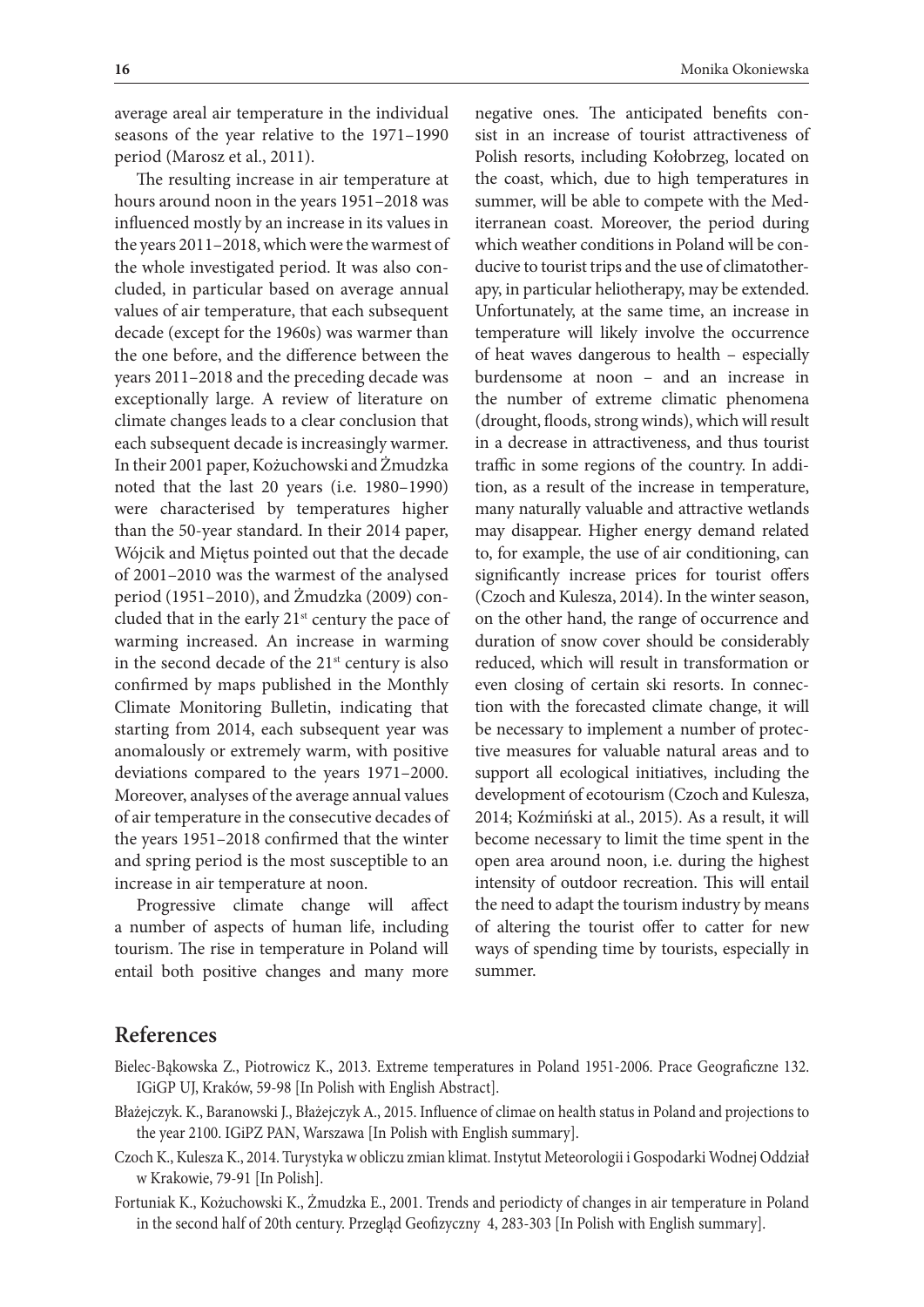- Gawlik R., 2015. Potential future increase in allergic diseases due to climate change. Alergologia Polska 2(4), 146- 149 [In Polish with English Abstract].
- Grajewski S., Pacholczyk K., 2012. Thermal conditions in Poznan and the Zielonka forest in the 1986-2010 period. Zarządzenie ochroną przyrody w lasach 6, 28-46 [In Polish with English Abstract].
- IPCC, 2014. Summary for Policymakers. [In:] Field C.B., Barros V.R., Dokken D.J., Mach K.J., Mastrandrea M.D., Bilir T.E., Chatterjee M., Ebi K.L., Estrada Y.O., Genova R.C., Girma B., Kissel E.S., Levy A.N., MacCracken S., Mastrandrea P.R., White L.L. (Ed.), Climate Change 2014: Impacts,Adaptation, and Vulnerability. Part A: Global and Sectoral Aspects. Contribution of Working Group II to the Fifth Assessment Report of the Intergovernmental Panel on Climate Change Cambridge University Press, Cambridge, United Kingdom and New York, NY, USA, 1-32.
- IPCC, 2018. Summary for Policymakers. [In:] Masson-Delmotte V., Zhai P., Pörtner H.O., Roberts D., Skea J., Shukla P.R., Pirani A., Moufouma-Okia W., Péan C., Pidcock R., Connors S., Matthews J.B.R., Chen Y., Zhou X., Gomis M.I., Lonnoy E., Maycock T., Tignor M., Waterfield T. (Ed.), Global warming of 1.5°C. An IPCC Special Report on the impacts of global warming of 1.5°C above pre-industrial levels and related global greenhouse gas emission pathways,in the context of strengthening the global response to the threat of climate change, sustainable development, and efforts to eradicate poverty World Meteorological Organization, Geneva, Switzerland, 32 pp.
- Kondracki J., 2002. Geografia regionalna Polski. Wydawnictwo Naukowe PWN, Warszawa [In Polish].
- Kożuchowski K., Żmudzka E., 2001. The warming in Poland: the range and seasonality of the changes in air temperature in the second half of 20th century*.* Przegląd Geofizyczny 46(1-2), 81-90 [In Polish with English summary].
- Kozłowska-Szczęsna T., Błażejczyk K., Krawczyk B., Limanówka D., 2002. Bioklimat uzdrowisk polskich i możliwości jego wykorzystania w lecznictwie. Monografie 3. IGiPZ PAN, Warszawa [In Polish].
- Koźmiński C., Michalska B., Szczepanowska E., Górnik K., Marks R., 2015. Turystyka zdrowotna, uzdrowiskowa i uwarunkowania bioklimatyczne. Wydawnictwo Naukowe Uniwersytetu Szczecińskiego, Szczecin [In Polish].
- Kuchcik M., 2017. Thermal condtions in Poland at the turn of the 20th and 21st centuries, and their impact on mortality. Prace Geograficzne 263. IGiPZ PAN, Warszawa [In Polish with English summary].
- Kundzewicz Z. W., 2012. Climate change, its causes and impacts. Opportunities for mitigation and adaptation. Studia BAS 1(29), 9-30 [In Polish with English Abstract].
- Marosz M., Wójcik R., Biernacik D., Jakusik E., Pilarski M., Owczarek M., Miętus M., 2011. Poland's climate variability 1951–2008. KLIMAT project's results. Prace i Studia Geograficzne 47. WGiSR UW, 51-66 [In Polish with English summary].
- Michalska B., 2011. Tendencies of air temperature changes in Poland. Prace i Studia Geograficzne 47, WGiSR UW, 67-75 [In Polish with English summary].
- Monthly Climate Monitoring Bulletin, Institute of Meteorology and Water Management.
- Obrębska-Starklowa B., 1997. Współczesne poglądy na zmiany klimatyczne w Europie w okresie schyłku małego glacjału. [In:] Trepińska J. (Ed.), Wahania klimatu w Krakowie (1792-1995). Instytut Geografii UJ, Kraków, 163-190 [In Polish].
- Okoniewska M., 2013. Changes of air temperature in Poland in XX century on the background of air circulation. Journal of Health Sciences 3(15), 130-151 [In Polish with English Abstract].
- Piotrowicz K., Pieczara P., Ustrnul Z., 2011. Stacja Naukowa Zakładu Klimatologii Instytutu Geografii i Gospodarki PrzestrzennejUniwersytetu Jagiellońskiego w Krakowie [In:] Klimek M., Krzemień K. (Ed.), Polskie terenowe stacje geograficzne. ICiGP UJ, Kraków, 79-81 [In Polish].
- Trepińska J., Kowanetz L., 1997*.* Multiannual fluctuations in mean monthly air temperatures in Kraków (1792- 1995). [In:] Trepińska J. (Ed.), Wahania klimatu w Krakowie (1792-1995). Instytut Geografii UJ, Kraków, 99-130 [In Polish with Englis Abstract].
- Trepińska J., 2001*.* The air temperature fluctuations in Europe since the Little Ice Age to the end of 20th century. Prace i Studia Geograficzne 29. UW, Warszawa, 73–76 [In Polish with English summary].
- Ustrnul Z., Czekierda D., 2005. An analysis of temporal distribution of air temperature in Poland with the use of GIS. Roczniki Geomatyki, 3(2), 153-164 [In Polish with English summary].
- Wójcik R., Miętus M., 2014. Some features of long-term variability in air temperature in Poland (1951-2010). Przegląd Geograficzny 86(3), 339-364 [In Polish with English summary].